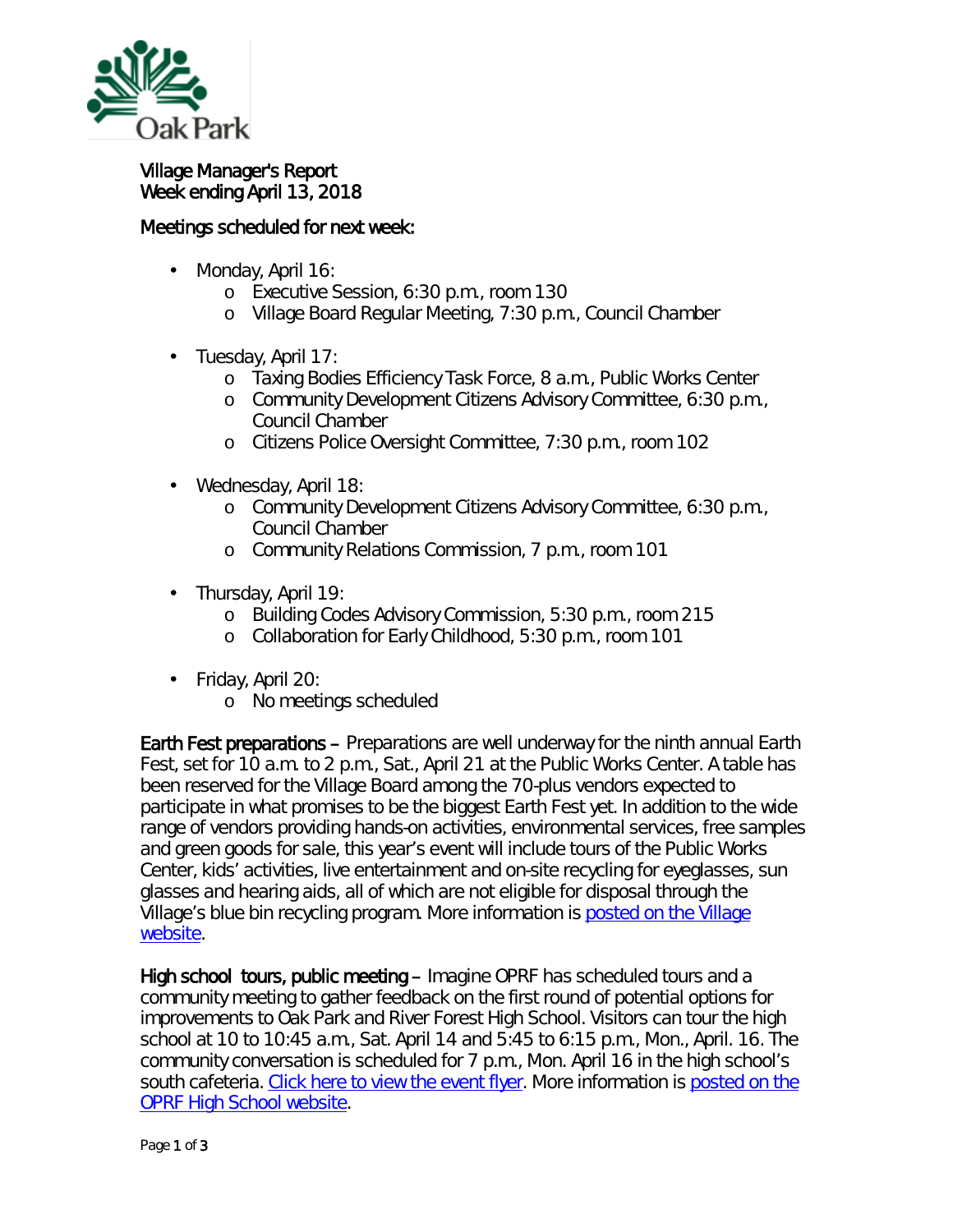Bag use decline considered good news – Fees for single-use bags declined in February, as retailers reported charging for about 27,300 fewer bags than in January, the first month the fee was implemented. The Village share of the bag fee – five cents per bag – was \$9,912.72 in February compared to \$11,277.69 collected in January. Retailers reported charging customers for more than 198,200 bags in February, compared to about 225,500 bags in January. March fees are due on April 25 and further decline could be considered an indication of how well the community has embraced the program.

Permit processing update – Applications for building permits have grown steadily this year, with 841 applications filed through March. Some 363 permit applications were submitted in March, compared to 243 in February and 235 in January. The Permits Processing Division of the Development Customer Services Department also reports that nearly half of all applications have been initiated online via the [VillageView](https://villageview.oak-park.us/CityViewPortal)  [portal.](https://villageview.oak-park.us/CityViewPortal) So far this year, \$426,000 in permit fees has been collected on projects valued at more than \$31 million. Staff had conducted nearly 2,000 inspections through March. [Click here to view the full report.](https://www.oak-park.us/sites/default/files/456678891/2018-jan-march-permitp-rocessing-report.pdf)

Alley Improvements – Underground drainage work continued this week on alley segments under construction as part of the first round of planned improvement projects. Pavement removal has begun in the alley between Division and Thomas Streets, and east of Oak Park Avenue. Fifteen residents within the boundaries of the alley projects have elected to have their private garage aprons replaced as their alleys are reconstructed. Participants are able to take advantage of the Village's contract unit price, which is lower than the cost a single property owner would pay to hire a contractor.

Miscellaneous construction updates – Soil borings will be collected next week along the Lake Street corridor for the upcoming project, creating some temporary parking losses adjacent to the work, but allowing for uninterrupted traffic flow. Madison Street will be reduced to one lane in each direction most of next week as utility lines for the Rush Oak Park Hospital improvement project are relocated. Relocation of Village water and sewer lines on the Holmes Elementary School expansion site is expected to continue for another week. The sidewalk at the southeast corner of Marion Street and North Boulevard will be closed for another week as Union Pacific Railroad contractors continue repairs to the viaduct. The Oak Park leg of the Lake Michigan pipeline project remains on track for May completion, and will be followed by paving Fillmore Street from Highland Avenue to Austin Boulevard.

Page 2 of 3 Public Works Activities – Freezing temperatures meant a small contingent of workers was back on the streets Monday (April 9), salting bridges and streets for the minor accumulation. Water & Sewer Division crews repaired a valve box at Linden Avenue and Greenfield Street, a sewer lateral at 47 Chicago Ave. and a water service at 1121 S. Harvey Ave. As temperatures warmed later in the week, crews began completing water service upgrades as part of the lead abatement program at 316 Washington Blvd., 839 N. Grove Ave., 634 N. Harvey Ave. and 1183 Home Ave. Street Lighting Division crews began repairs to a traffic signal knocked down in a vehicle accident at East Avenue and Madison Street. Crews also repaired a circuit on the 500 block of Madison Street after a contactor caused a small fire in the service box. Street Division crews began resetting pavers on Lake Street in the downtown